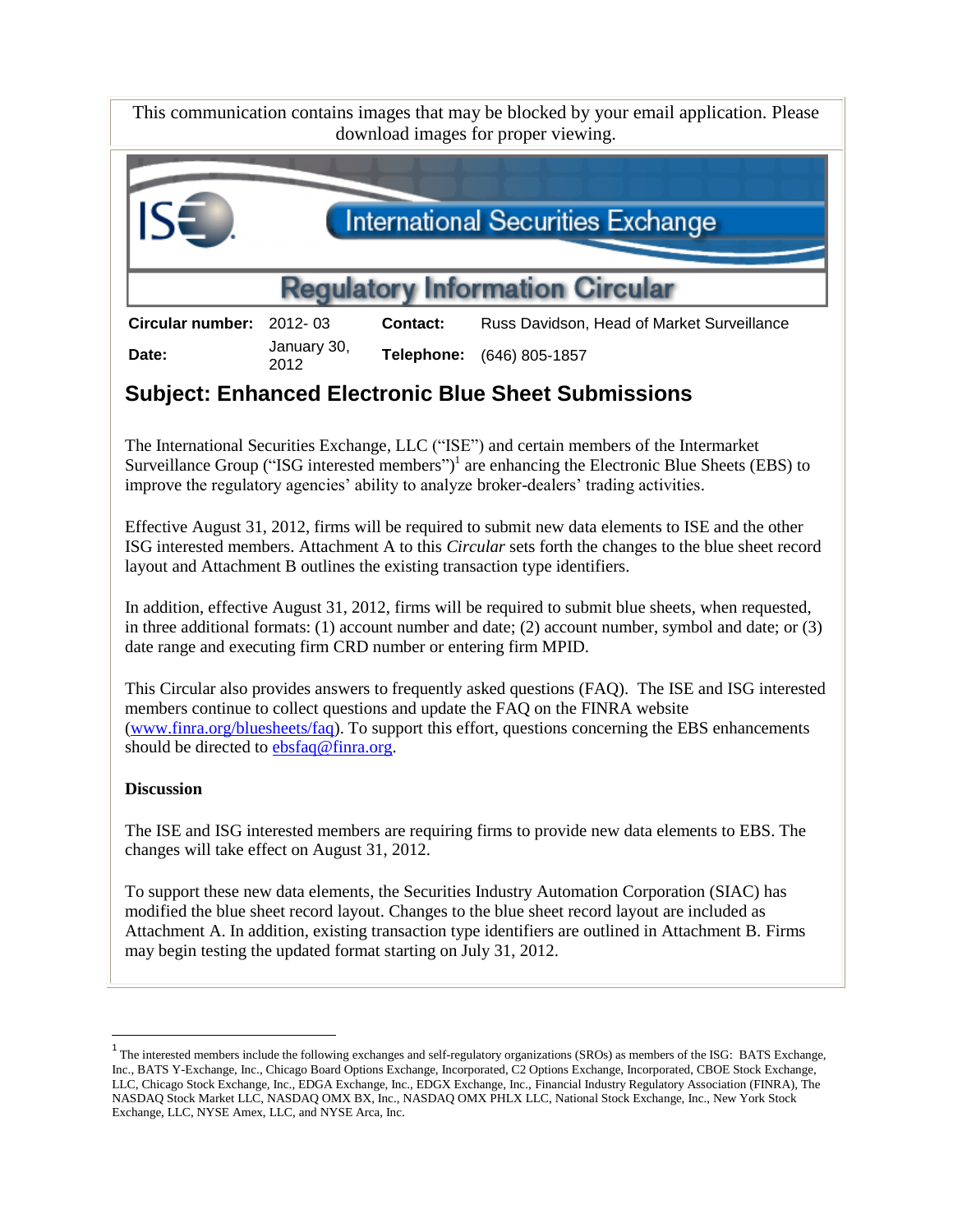In addition, the Securities and Exchange Commission (SEC) has mandated that the Large Trader Identification Number (LTID) and Order Execution Time enhancements be ready for transmission to the SEC by April 30, 2012. From April 30, 2012, through August 30, 2012, firms should submit these new data elements **only** to the SEC. After August 30, 2012, firms may voluntarily submit the LTID to ISE or the other ISG interested members. After August 30, 2012 firms will be required to submit the Order Execution Time to ISE or other ISG interested members.

Firms should pay special attention to the following areas of Attachment A:

#### **Order Execution Time, Record Sequence Number Five, Field Position 72 to 77**

Firms should use this record to submit the order execution time in 24-hour format and in Eastern Time formatted as HHMMSS. This information is for all blue sheet transactions and is not limited to transactions relating to the SEC Large Trader Reporting Rule (SEA Rule 13h-1). Please note that all firms must synchronize their time clocks to the atomic clock to maintain an accurate audit trail in connection to the reported execution time. (See Frequently Asked Question No. 3 below for more detail on clock synchronization requirements.)

# **Large Trader Identification Number 1, Record Sequence Number Seven, Field Position 2 to 14**

Firms should use this record to submit the LTID. This information is requested under the approved SEC Large Trader Reporting Rule (SEA Rule 13h-1) requirements.

# **Large Trader Identification Number 2, Record Sequence Number Seven, Field Position 15 to 27**

Firms should use this record to submit the LTID. This information is requested under the approved SEC Large Trader Reporting Rule (SEA Rule 13h-1) requirements.

# **Large Trader Identification Number 3, Record Sequence Number Seven, Field Position 28 to 40**

Firms should use this record to submit the LTID. This information is requested under the approved SEC Large Trader Reporting Rule (SEA Rule 13h-1) requirements.

# **Large Trader Identification Qualifier, Record Sequence Number Seven, Field Position 41**

Firms should use this record to submit the Large Trader Identification Qualifier. If more than three LTIDs exist for a transaction, then firms should mark the field "Y" for Yes. Otherwise it should be marked "N" for No. This information is requested under the approved SEC Large Trader Reporting Rule (SEA Rule 13h-1) requirements.

#### **Entering Firm MPID, Record Sequence Number Seven, Field Positions 42 to 45**

Firms should use this record to submit the entering firm's Market Participant Identifier (MPID). The entering firm is the firm that entered the order on the marketplace.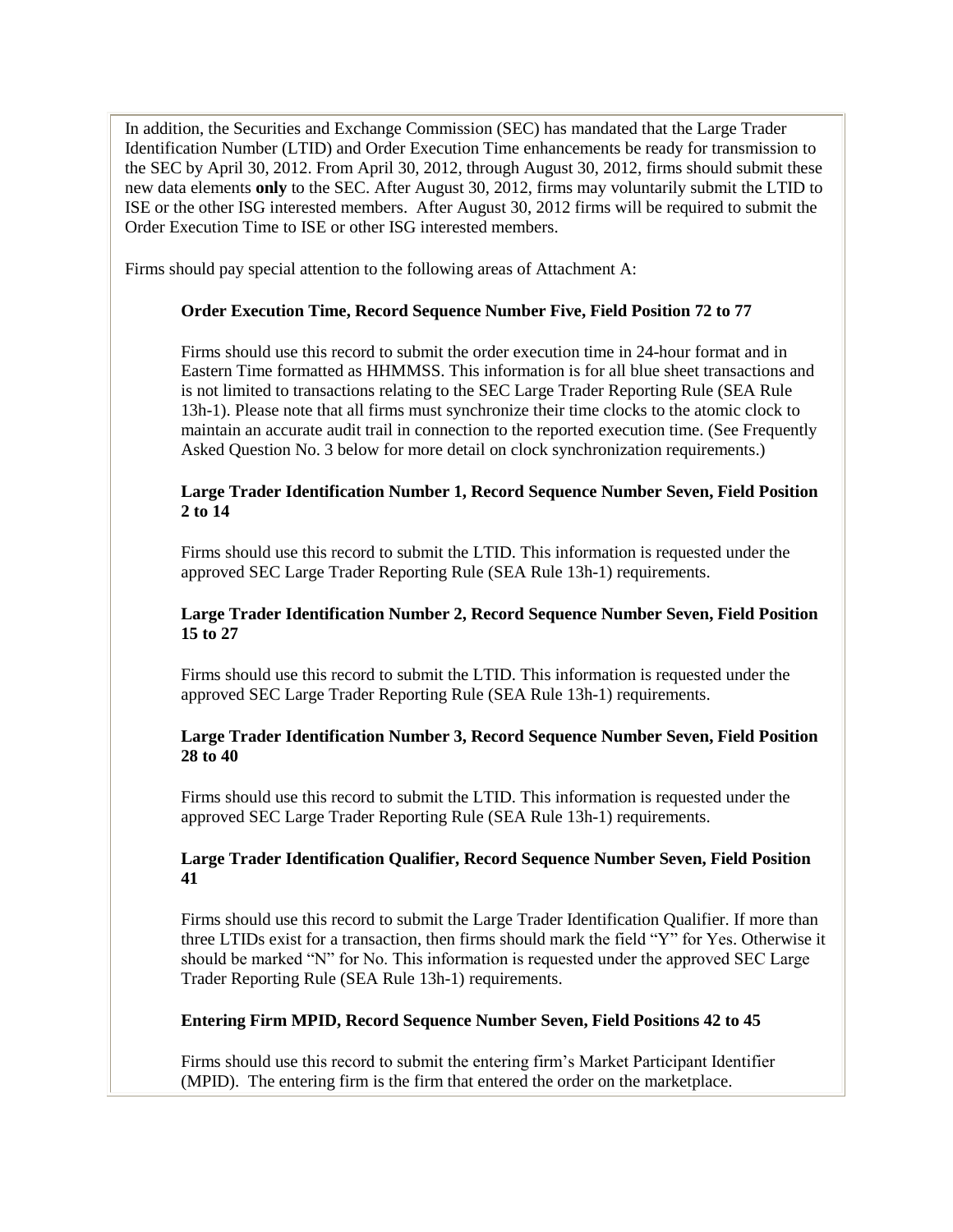# **Employer SIC Code, Record Sequence Number Seven, Field Positions 46 to 49**

Firms should use this record to submit the account holder's employer SIC code. A list of employer SIC codes can be found at *[www.sec.gov/info/edgar/siccodes.htm](http://www.sec.gov/info/edgar/siccodes.htm)*.

# **Executing Firm CRD Number, Record Sequence Number Seven, Field Positions 50 to 57**

Firms should use this record to submit the executing firm's Central Registration Depository (CRD) number.

Firms are reminded that failure to properly fill out the blue sheet fields is a violation of ISE Rule 1404.

#### **Blue Sheet Submission Methodology**

Currently, blue sheet requests are made under specific security symbols and option symbology. Effective August 31, 2012, firms will be required to submit blue sheets, when requested, using three additional formats: (1) account number and date; (2) account number, symbol and date; or (3) date range and executing firm CRD number or entering firm MPID.

The request by account number would require firms to identify the account number of a specific account at a firm, *e.g.* John Doe at CC Clearing Co. The request would cover all transactions under the John Doe account number at CC Clearing Co. To reduce data submission size, a blue sheet request may also ask for a specific symbol and date in connection with the account number. Additionally, blue sheet requests may be made for a specific review period under an executing firm CRD number or entering firm MPID. This request would require a firm to identify a clearing firm client's blue sheets for a set number of days, weeks or months, *e.g.* Firm ABC for the month of January 2011.

#### **Frequently Asked Questions**

#### **Q1. Is there a testing period for the enhanced blue sheets?**

A1. Yes, ISE and all ISG interested members will be ready to accept the updated blue sheet data and layout starting July 31, 2012. Please contact Michal Skibicki at SIAC (212) 383-9073, [mskibicki@nyx.com\)](mailto:mskibicki@nyx.com) for initial testing instructions before submitting the first enhanced blue sheet.

#### **Q2. For a blue sheet request with multiple issues under the same investigation number, how should the submission be made?**

A2. ISE and the ISG interested members will accept multiple symbols submitted under one investigation number. Firms can also submit blue sheets using each symbol and produce separate records for each symbol. It is recommended that firms submit the blue sheet combining all symbols on one blue sheet submission to reduce the overall number of submissions.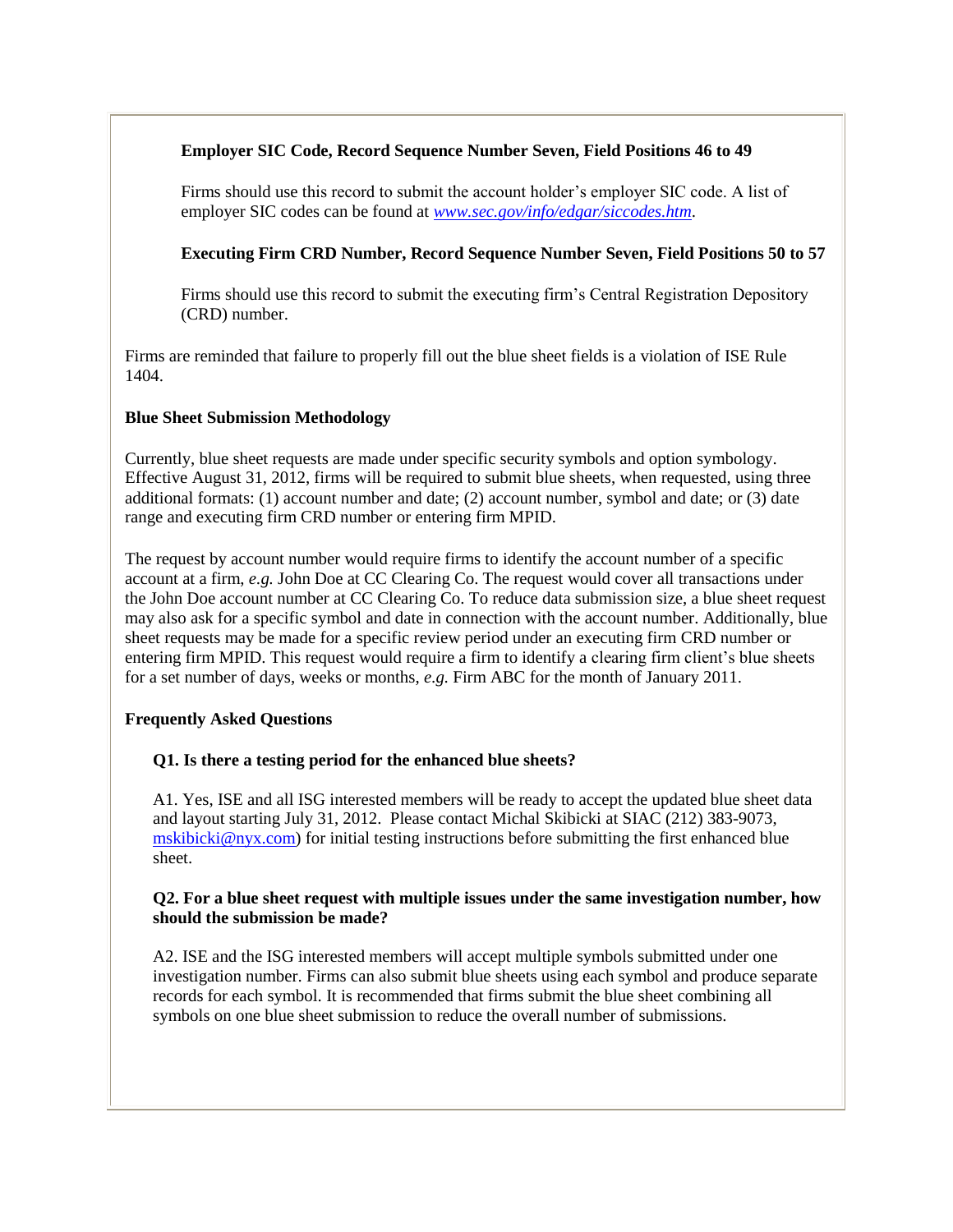#### **Q3. What time zone should be used for reporting the execution time?**

A3. Execution time should be reported in Eastern Time. Firms must synchronize their time clocks with the atomic clock every business day before market open. To maintain clock synchronization, clocks should be checked against the standard clock and re-synchronized, if necessary, at predetermined intervals throughout the day. The reported time must be reported in a 24-hour format as HHMMSS. A firm must ensure that the business clocks it uses are accurate to within onesecond of the National Institute of Standards and Technology Atomic Clock in Boulder Colorado (NIST Clock) or the United States Naval Observatory Master Clock in Washington, D.C., (USNO Master Clock) and must immediately recalibrate its clocks if the drift is greater than one second. This includes all of the following:

(1) the difference between the NIST/USNO standard and a time provider's clock;

- (2) transmission delay from the source; and
- (3) the amount of drift of the firm's business clock.

A firm's written supervisory procedures must include a description of how the firm conducts, documents and maintains synchronization of its business clocks.

#### **Q4. If the entering firm does not have an MPID, can I leave the field blank?**

A4. Yes, this field may be blank if the entering firm does not have an assigned MPID.

#### **Q5. How can I locate the list of Employer SIC Codes for use in the blue sheets?**

A5. A list of employer SIC codes can be found at *[www.sec.gov/info/edgar/siccodes.htm](http://www.sec.gov/info/edgar/siccodes.htm)*

**Q6. If a client order is facilitated through an "Average Price Facilitation Account," but the resulting execution of the order is filled through a single execution, should the transaction be reported as "average price"?** 

A6. Yes, this execution should be reported as "average price."

### **Q7. If a clearing firm receives a batch file from a firm that consolidates executions and reports them as average price executions, can that same consolidated execution report be submitted on the blue sheets?**

A7. No, the underlying executions must be reported. Even if a clearing firm is batch processing aggregate and/or consolidated execution information for continuous net settlement purposes, the underlying trades that were reported to the tape must be reported on the blue sheets. Firms that are unable to provide the underlying trade information must inform FINRA of this before submitting a blue sheet.

#### **Q8. If a clearing firm receives a batch file from a firm that consolidates executions, can that same consolidated execution report be submitted on the blue sheets?**

A8. No, the underlying trades that were reported to the tape must be reported on the blue sheets. Firms that are unable to provide the underlying trade information must inform ISE of this before submitting a blue sheet.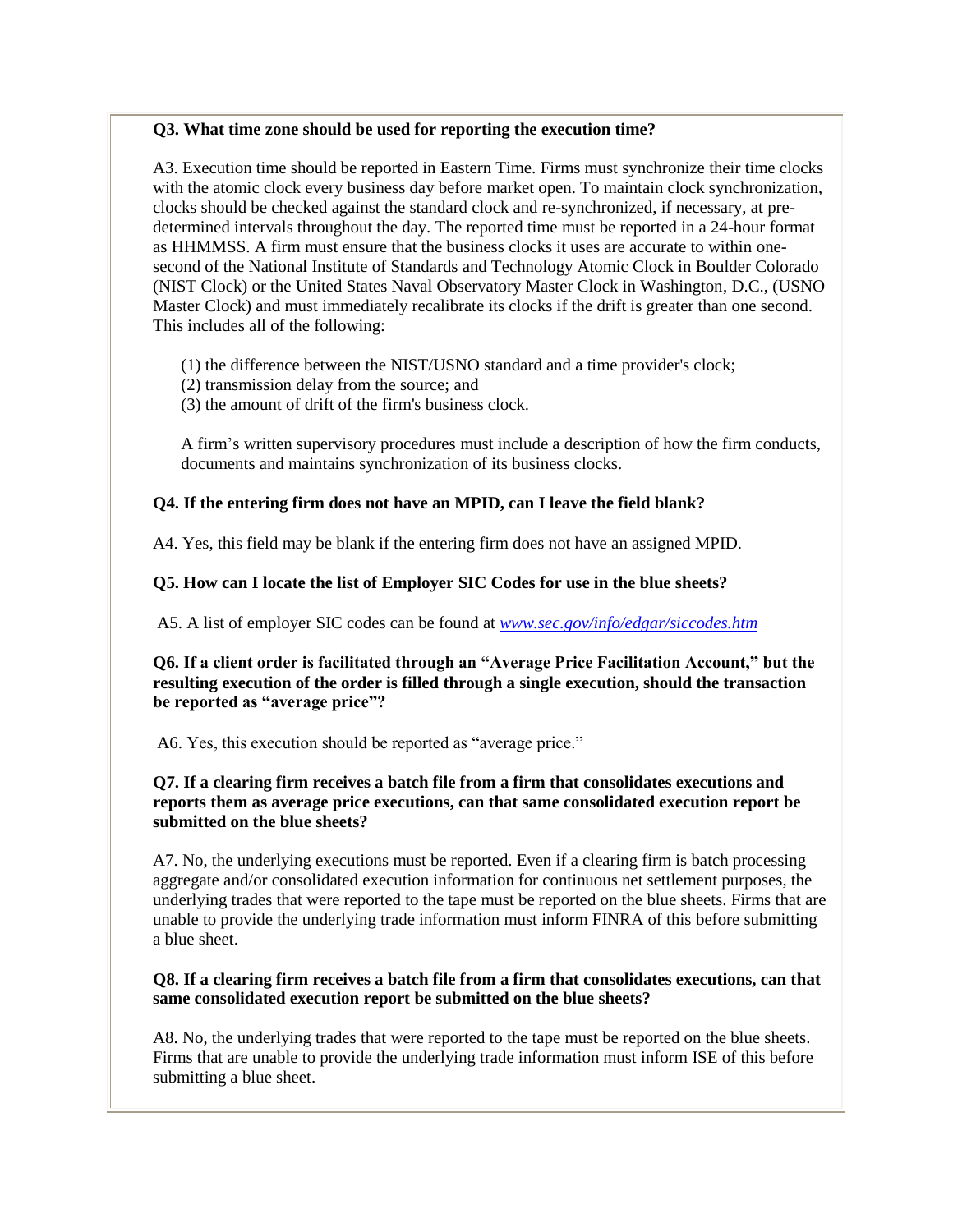# **Q9. If a firm receives a request for historical data, will the enhanced blue sheet data format be required?**

A9. No, the enhancements will be required for data beginning August 31, 2012. Requests for older data will not require submission of enhanced blue sheet data elements.

# **Q10. Will the options symbology requirements now change?**

A10. No, the symbol field must contain OPTIONXX when Record 6 contains option data. If the symbol field does not contain OPTIONXX, Record 6 should default to blanks in FIELD POSITIONS 2 through 80, and then add Record Sequence Number Seven. Please refer to the prior Blue Sheets Options Symbology (OSI) requirements as described in FINRA *[Regulatory Notice](http://www.finra.org/Industry/Regulation/Notices/2009/P118328)  [09-18](http://www.finra.org/Industry/Regulation/Notices/2009/P118328)*.

# **Q11. For purposes of the SEC Large Trader Reporting Rule (SEA Rule 13h-1), what is the format of the LTID and the optional suffix?**

A11. An LTID can be a maximum of 13 characters. Specifically, 8 characters for the LTID, followed by a dash, with 4 maximum characters for the optional suffix. As specified in the Instructions to Form 13H, suffixes should initially be limited to three characters. Numbers should be right-justified and zeros should be used in place of blanks.

# **Q12. For purposes of the SEC Large Trader Reporting Rule (SEA Rule 13h-1), how should Unidentified Large Traders be designated?**

A12. For Unidentified Large Traders, broker-dealers should assign their own unique identifying number to each person identified as an Unidentified Large Trader. The number should conform to the format for the LTID and should begin with the letters "ULT". For example, "ULT00001".

The FAQ will be updated from time to time. Please see FINRA's website [www.finra.org/bluesheets/faq](http://www.finra.org/bluesheets/faq) for the most recent version.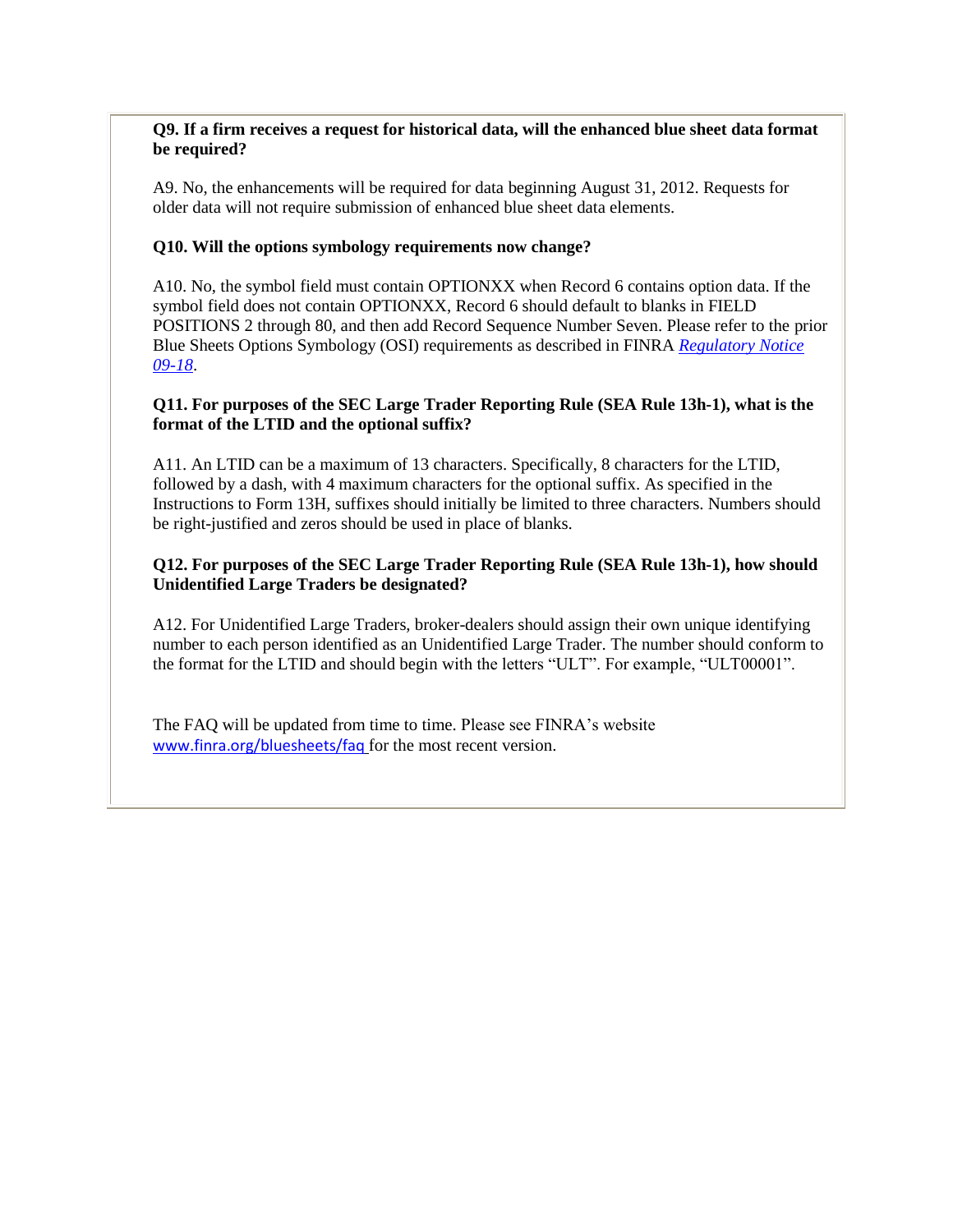# **Attachment A Record Layout for Submission of Trading Information**

| <b>Field</b><br><b>Position</b> |              | <b>Field</b><br>Length | <b>Field</b><br><b>Name/Description/Remarks</b>                                                                                                                                      | <b>Field</b><br>Format  | <b>Justify</b> | <b>Picture</b><br><b>Clause</b> | <b>Default Value</b>                                |
|---------------------------------|--------------|------------------------|--------------------------------------------------------------------------------------------------------------------------------------------------------------------------------------|-------------------------|----------------|---------------------------------|-----------------------------------------------------|
| From To                         |              |                        |                                                                                                                                                                                      |                         |                |                                 |                                                     |
|                                 |              |                        | ***This record must be the first<br>record of the file***                                                                                                                            |                         |                |                                 |                                                     |
| 1                               | 3            | 3                      | <b>FILLER</b>                                                                                                                                                                        | A                       | LJ             | X(3)                            | <b>HDR</b>                                          |
| $\overline{4}$                  | 5            | $\overline{2}$         | <b>FILLER</b>                                                                                                                                                                        | $\overline{\mathbf{A}}$ | LJ             | X(2)                            | .S                                                  |
| 6                               | 10           | 5                      | <b>DTRK-SYSID</b>                                                                                                                                                                    | N                       | LJ             | 9(5)                            | 12343                                               |
| 11                              | 12           | $\overline{2}$         | <b>FILLER</b>                                                                                                                                                                        | A                       | LJ             | X(2)                            | .E                                                  |
| 13                              | 14           | $\overline{2}$         | <b>FILLER</b>                                                                                                                                                                        | N                       | LJ             | 9(2)                            | 00                                                  |
| 15                              | 16           | $\overline{2}$         | <b>FILLER</b>                                                                                                                                                                        | $\overline{A}$          | LJ             | X(2)                            | .C                                                  |
| 17                              | 20           | $\overline{4}$         | <b>DTRK-ORIGINATOR</b><br>Please call SIAC for assignment<br>$(212)$ 383-2210                                                                                                        | $\mathbf{A}$            | LJ             | X(4)                            |                                                     |
| 21                              | 22           | $\overline{2}$         | <b>FILLER</b>                                                                                                                                                                        | $\mathbf{A}$            | LJ             | X(2)                            | .S.                                                 |
| 23                              | 26           | $\overline{4}$         | <b>DTRK-SUB-ORIGINATOR</b><br>Please call SIAC for assignment<br>$(212)$ 383-2210                                                                                                    | A                       | LJ             | X(4)                            |                                                     |
| 27                              | 27           | $\mathbf{1}$           | <b>FILLER</b>                                                                                                                                                                        | $\overline{A}$          | LJ             | X(1)                            | $\bf{B}$                                            |
| 28                              | 33           | 6                      | <b>DTRK-DATE</b><br>Contains submission date.                                                                                                                                        | N                       | LJ             | 9(6)                            | <b>MMDDYY</b>                                       |
| 34                              | 34           | $\mathbf{1}$           | <b>FILLER</b>                                                                                                                                                                        | $\overline{A}$          | LJ             | X(1)                            | $\bf{B}$                                            |
| 35                              | 59           | 25                     | <b>DTRK-DESCRIPTION</b><br>Required to identify this file.                                                                                                                           | $\mathbf{A}$            | LJ             | X(25)                           | <b>FIRM</b><br><b>TRADING</b><br><b>INFORMATION</b> |
| 60                              | 80           | 21                     | <b>FILLER</b>                                                                                                                                                                        | $\mathbf{A}$            | LJ             | X(21)                           | B                                                   |
| 1                               | $\mathbf{1}$ | $\mathbf{1}$           | <b>HEADER RECORD CODE</b><br><b>Value: Low Values OR ZERO</b>                                                                                                                        | $\overline{A}$          | --             | X                               |                                                     |
| $\overline{2}$                  | 5            | $\overline{4}$         | <b>SUBMITTING BROKER</b><br><b>NUMBER</b><br>If NSCC member use NSCC<br>clearing number.<br>If not a NSCC member, use<br>clearing number assigned to you by<br>your clearing agency. | $A-R$                   | LJ             | X(4)                            | B                                                   |
| 6                               | 40           | 35                     | FIRM'S REQUEST NUMBER<br>Tracking number used by the firm<br>to record requests from an<br>organization.                                                                             | $\mathbf{A}$            |                | X(35)                           | B                                                   |
| 41                              | 46           | 6                      | <b>FILE CREATION DATE</b><br>Format is YYMMDD                                                                                                                                        | A                       |                | X(6)                            |                                                     |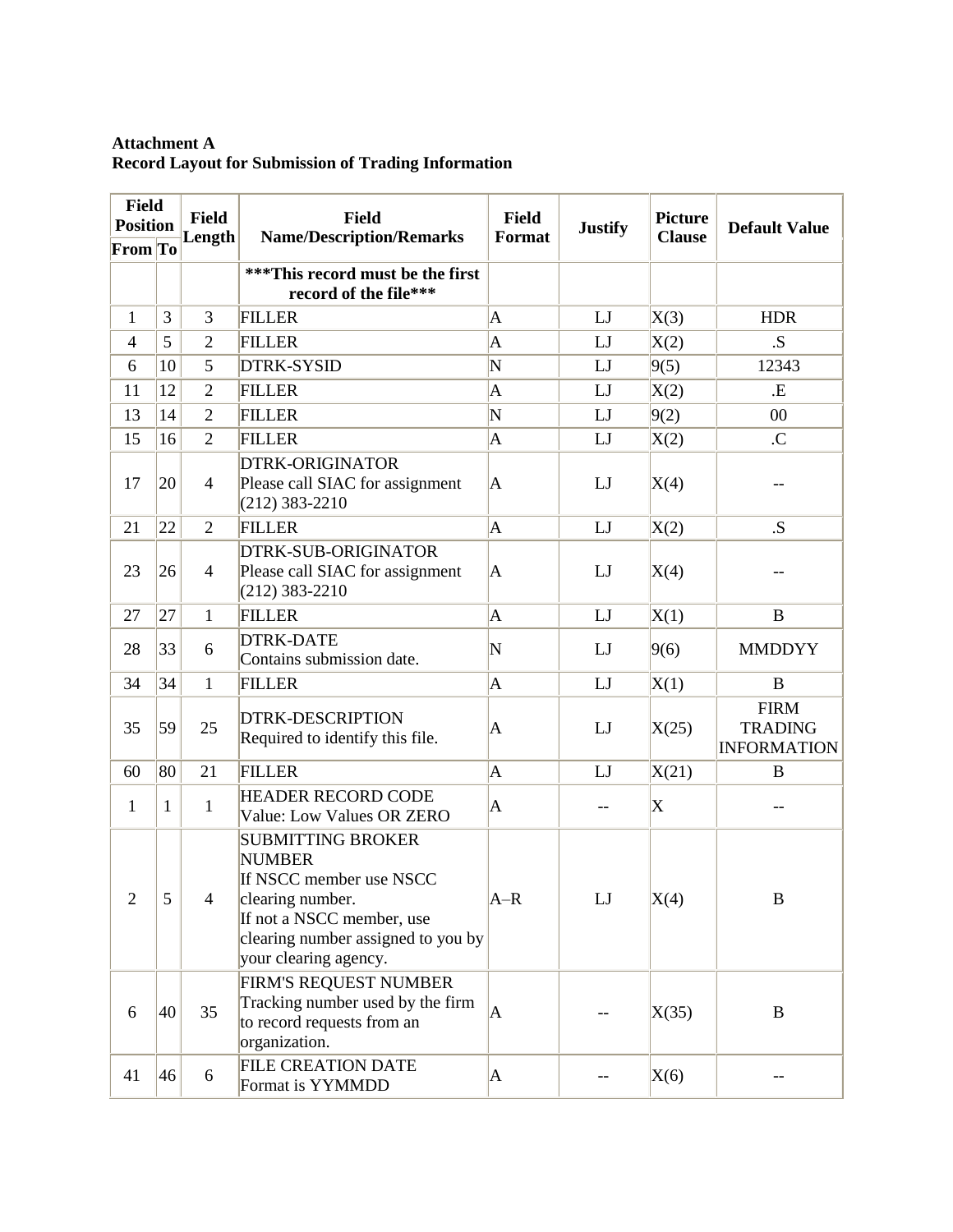| 47             | 54           | 8              | <b>FILE CREATION TIME</b><br>Format is HH:MM:SS                                                                     | A                       |    | X(8)        |          |
|----------------|--------------|----------------|---------------------------------------------------------------------------------------------------------------------|-------------------------|----|-------------|----------|
| 55             | 55           | $\mathbf{1}$   | <b>REQUESTOR CODE</b><br><b>Requesting Organization</b><br>Identification Values:                                   | A                       |    | X           |          |
|                |              |                | $A = New York Stock Exchange$                                                                                       |                         |    |             |          |
|                |              |                | $B = NYSE AMEX$                                                                                                     |                         |    |             |          |
|                |              |                | $C =$ Chicago Stock Exchange                                                                                        |                         |    |             |          |
|                |              |                | $D = NASDAO$ OMX                                                                                                    |                         |    |             |          |
|                |              |                | $E = NYSE Area$                                                                                                     |                         |    |             |          |
|                |              |                | $F = Boston Stock Exchange$                                                                                         |                         |    |             |          |
|                |              |                | $G = National Stock Exchange$                                                                                       |                         |    |             |          |
|                |              |                | $H = BATS$ Trading                                                                                                  |                         |    |             |          |
|                |              |                | $I = International Securities$<br>Exchange                                                                          |                         |    |             |          |
|                |              |                | $J =$ Direct Edge                                                                                                   |                         |    |             |          |
|                |              |                | $K =$ Chicago Board Options<br>Exchange, C2 Options Exchange<br>and CBOE Stock Exchange                             |                         |    |             |          |
|                |              |                | $R = FINRA$                                                                                                         |                         |    |             |          |
|                |              |                | $X =$ Securities Exchange<br>Commission                                                                             |                         |    |             |          |
|                |              |                | $Y = BATS$ Y-Exchange                                                                                               |                         |    |             |          |
|                |              |                | $Z =$ Other                                                                                                         |                         |    |             |          |
|                |              |                |                                                                                                                     |                         |    |             |          |
| 56             | 70           | 15             | <b>REQUESTING ORGANIZATION</b><br><b>NUMBER</b><br>Number assigned by requesting<br>organization                    | $\mathsf{A}$            | LJ | X(15)       | B        |
| 71             | 80           | 10             | <b>FILLER</b>                                                                                                       | $\overline{\mathbf{A}}$ |    | X(10)       | B        |
| 1              | $\mathbf{1}$ | $\mathbf{1}$   | RECORD SEQUENCE NUMBER<br><b>ONE</b><br>The first record of the transaction.<br>Value: 1                            | A                       |    | $ {\rm X} $ |          |
| $\overline{2}$ | 5            | $\overline{4}$ | <b>SUBMITTING BROKER</b><br><b>NUMBER</b><br>Identical to Submitting Broker<br>Number in Header Record              | $A-R$                   | LJ | X(4)        |          |
| 6              | 9            | $\overline{4}$ | <b>OPPOSING BROKER NUMBER</b><br>The NSCC clearing house number<br>of the broker on the other side of<br>the trade. | $A-R$                   | LJ | X(4)        | B        |
| 10             | 21           | 12             | <b>CUSIP NUMBER</b><br>The cusip number assigned to the<br>security.                                                | IA.                     | LJ | X(12)       | $\bf{B}$ |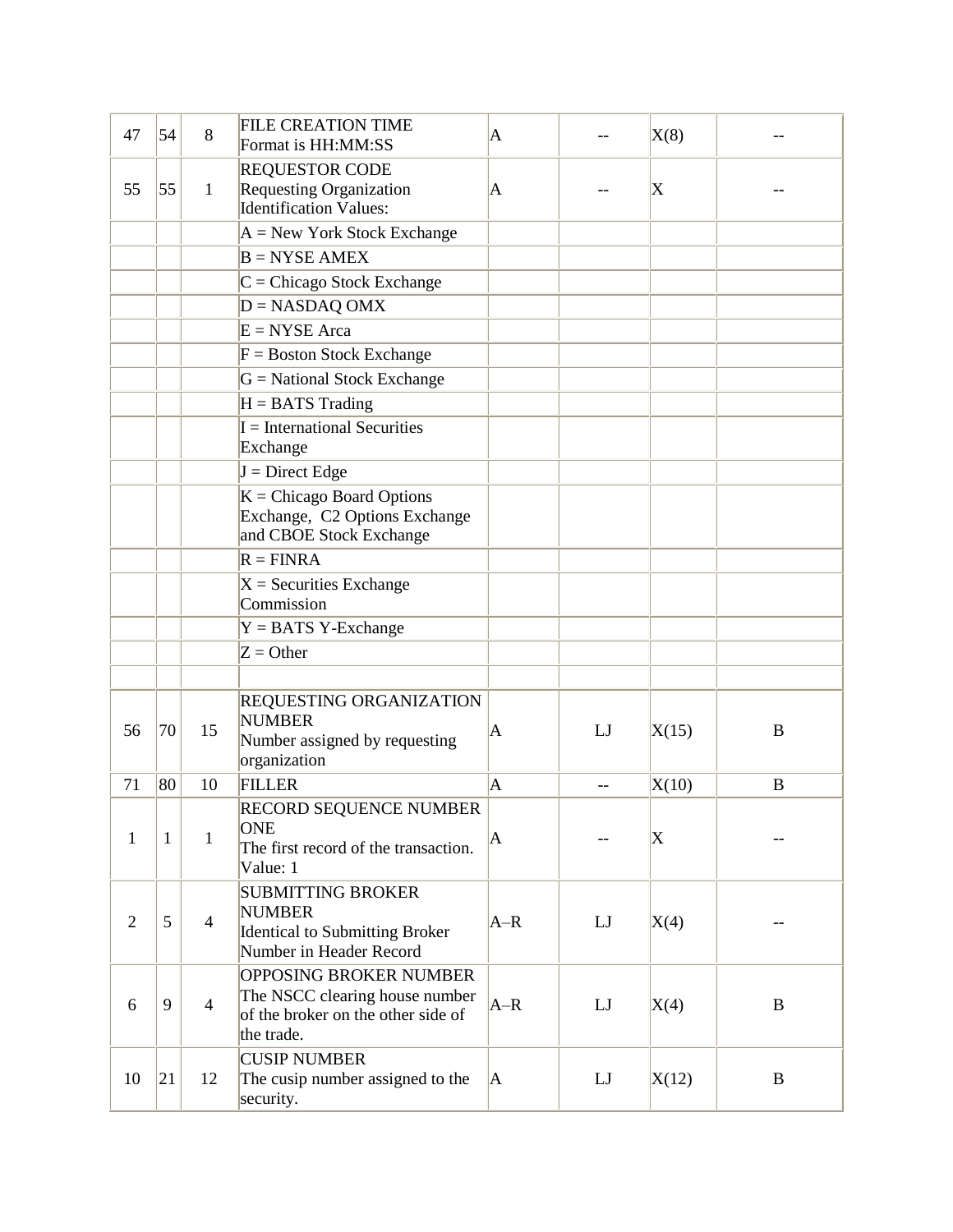|    |    |              | Left justified since the number is<br>nine characters at present $(8+)$<br>check digit) but will expand in the<br>future.                                                                                                                                                                                                                                                                                                                                                                                                         |              |           |               |          |
|----|----|--------------|-----------------------------------------------------------------------------------------------------------------------------------------------------------------------------------------------------------------------------------------------------------------------------------------------------------------------------------------------------------------------------------------------------------------------------------------------------------------------------------------------------------------------------------|--------------|-----------|---------------|----------|
| 22 | 29 | 8            | <b>TICKER SYMBOL</b><br>The symbol assigned to this<br>security. For options (pre-OSI), the<br>OPRA option symbol (space),<br>OPRA expiration month symbol<br>and OPRA strike price symbol<br>should be used. (Ex. Maytag May<br>20 call option series would be<br>reported as MYG ED. This<br>example uses six spaces in the field<br>with a space between the OPRA<br>symbol and the OPRA expiration<br>month.)<br>Post OSI this field must contain<br><b>OPTIONXX</b> and a Record<br>Sequence Number Six must be<br>completed | A–R          | LJ        | X(8)          | B        |
| 30 | 35 | 6            | <b>TRADE DATE</b><br>The date this trade executed.<br>Format is YYMMDD.                                                                                                                                                                                                                                                                                                                                                                                                                                                           | $A-R$        |           | X(6)          | B        |
| 36 | 41 | 6            | <b>SETTLEMENT DATE</b><br>The date this trade will settle.<br>Format is YYMMDD                                                                                                                                                                                                                                                                                                                                                                                                                                                    | $\mathsf{A}$ |           | X(6)          | $\bf{B}$ |
| 42 | 53 | 12           | <b>QUANTITY</b><br>The number of shares or quantity<br>of bonds or option contracts.                                                                                                                                                                                                                                                                                                                                                                                                                                              | $N-R$        | <b>RJ</b> | 9(12)         | Z        |
| 54 | 67 | 14           | <b>NET AMOUNT</b><br>The proceeds of sales or cost of<br>purchases after commissions and<br>other charges.                                                                                                                                                                                                                                                                                                                                                                                                                        | N            | <b>RJ</b> | S9(12)<br>V99 | Ζ        |
| 68 | 68 | $\mathbf{1}$ | <b>BUY/SELL CODE</b><br>Values: $0 = Buy$ , $1 = Sale$ , $2 =$<br>Short Sale, $3 = Buy$ Open, $4 = Sell$<br>Open, $5 =$ Sell Close, $6 =$ Buy<br>Close. $A = Buy$ Cancel, $B = Sell$<br>Cancel, $C =$ Short Sale Cancel, $D =$<br>Buy Open Cancel, $E =$ Sell Open<br>Cancel, $F =$ Sell Close Cancel, $G =$<br>Buy Close Cancel. Values 3 to 6<br>and D to G are for options only                                                                                                                                                | $A-R$        |           | X             | B        |
| 69 | 78 | 10           | <b>PRICE</b><br>The transaction price. Format:<br>\$\$\$\$ CCCCCC.                                                                                                                                                                                                                                                                                                                                                                                                                                                                | $N-R$        | <b>RJ</b> | 9(4)V(6)      | Z        |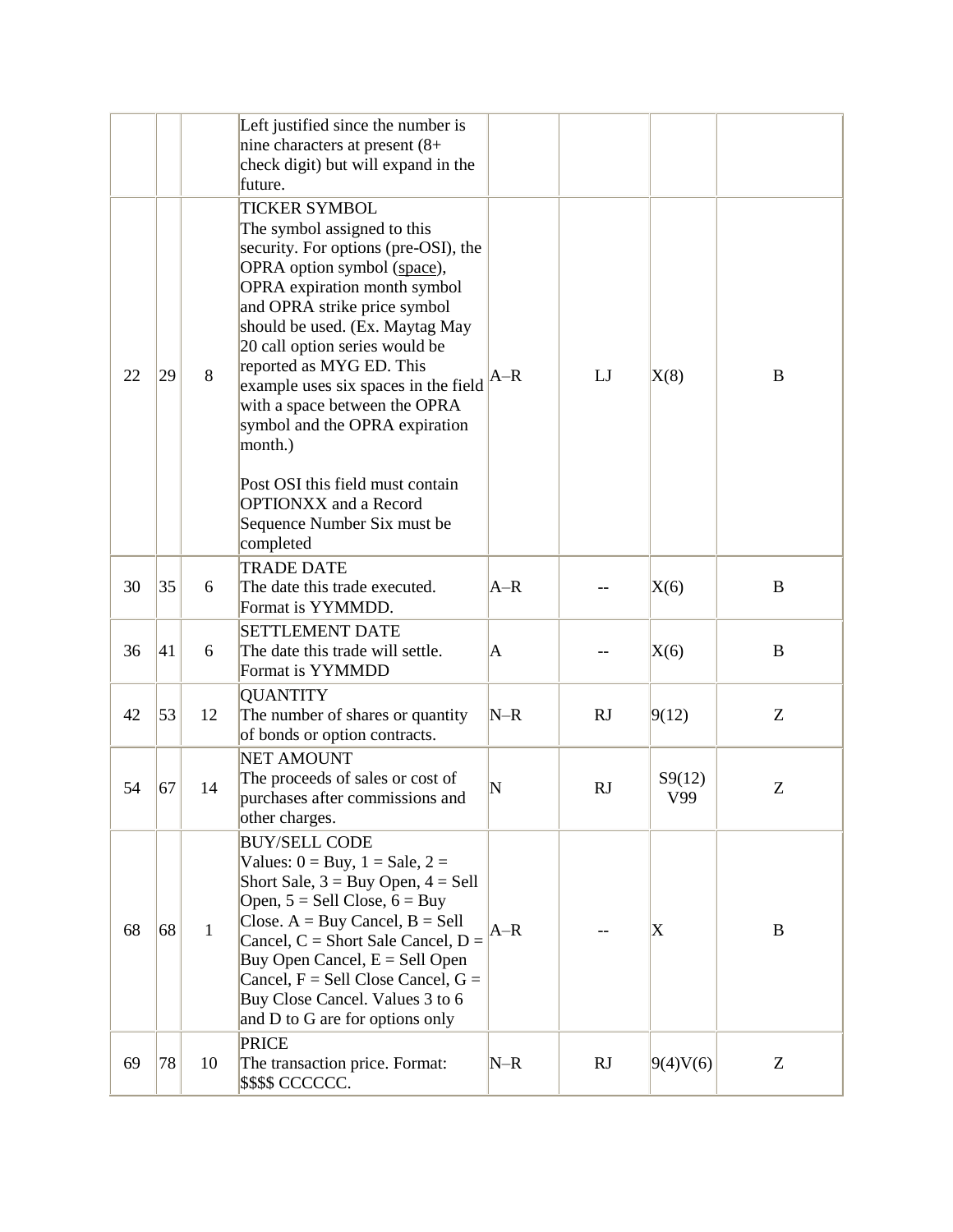| 79             | 79             | 1              | <b>EXCHANGE CODE</b><br>Exchange where trade was<br>executed. Values:                                                 | $A-R$        |    | X            | B            |
|----------------|----------------|----------------|-----------------------------------------------------------------------------------------------------------------------|--------------|----|--------------|--------------|
|                |                |                | $A = New York Stock Exchange$                                                                                         |              |    |              |              |
|                |                |                | $B = NYSE AMEX$                                                                                                       |              |    |              |              |
|                |                |                | $C =$ Chicago Stock Exchange                                                                                          |              |    |              |              |
|                |                |                | $D = NASDAQ$ OMX PHLX                                                                                                 |              |    |              |              |
|                |                |                | $E = NYSE Area$                                                                                                       |              |    |              |              |
|                |                |                | $F = Boston Stock Exchange$                                                                                           |              |    |              |              |
|                |                |                | $G = National Stock Exchange$                                                                                         |              |    |              |              |
|                |                |                | $H = BATS$ Trading                                                                                                    |              |    |              |              |
|                |                |                | $I = International Securities$<br>Exchange                                                                            |              |    |              |              |
|                |                |                | $J = C2$ Options Exchange                                                                                             |              |    |              |              |
|                |                |                | $K =$ Chicago Board Options<br>Exchange                                                                               |              |    |              |              |
|                |                |                | $L =$ London Stock Exchange                                                                                           |              |    |              |              |
|                |                |                | M = Toronto Stock Exchange                                                                                            |              |    |              |              |
|                |                |                | $N =$ Montreal Stock Exchange                                                                                         |              |    |              |              |
|                |                |                | O = TSX Venture Exchange                                                                                              |              |    |              |              |
|                |                |                | $P = DirectEdge A$                                                                                                    |              |    |              |              |
|                |                |                | Q=FINRA ADF                                                                                                           |              |    |              |              |
|                |                |                | $R = NASDAQ/NASDAQ$ Options<br>Market                                                                                 |              |    |              |              |
|                |                |                | $S = Over-the-Counter$                                                                                                |              |    |              |              |
|                |                |                | $T = Tokyo Stock Exchange$                                                                                            |              |    |              |              |
|                |                |                | $V = DirectEdge X$                                                                                                    |              |    |              |              |
|                |                |                | $W = CBSX (CBOE Stock)$<br>Exchange)                                                                                  |              |    |              |              |
|                |                |                | $X = NASDAQ$ OMX PSX                                                                                                  |              |    |              |              |
|                |                |                | $Y = BATS$ Y-Exchange                                                                                                 |              |    |              |              |
|                |                |                | $Z =$ Other                                                                                                           |              |    |              |              |
| 80             | 80             | $\mathbf{1}$   | <b>BROKER/DEALER CODE</b><br>Indicate if trade was done for<br>another Broker/Dealer.<br>Values: $0 = No$ ; $1 = Yes$ | $A-R$        |    | X            | B            |
| $\mathbf{1}$   | $\mathbf{1}$   | $\mathbf{1}$   | RECORD SEQUENCE NUMBER<br><b>TWO</b><br>Value: 2                                                                      | $\mathbf{A}$ | -- | $\mathbf{X}$ |              |
| $\overline{2}$ | $\overline{2}$ | $\mathbf{1}$   | <b>SOLICITED CODE</b><br>Values: $0 = No$ ; $1 = Yes$                                                                 | $A-R$        | -- | X            | $\mathbf{B}$ |
| 3              | $\overline{4}$ | $\overline{2}$ | <b>STATE CODE</b><br>Standard Postal two character                                                                    | $A-R$        |    | X(2)         | $\mathbf{B}$ |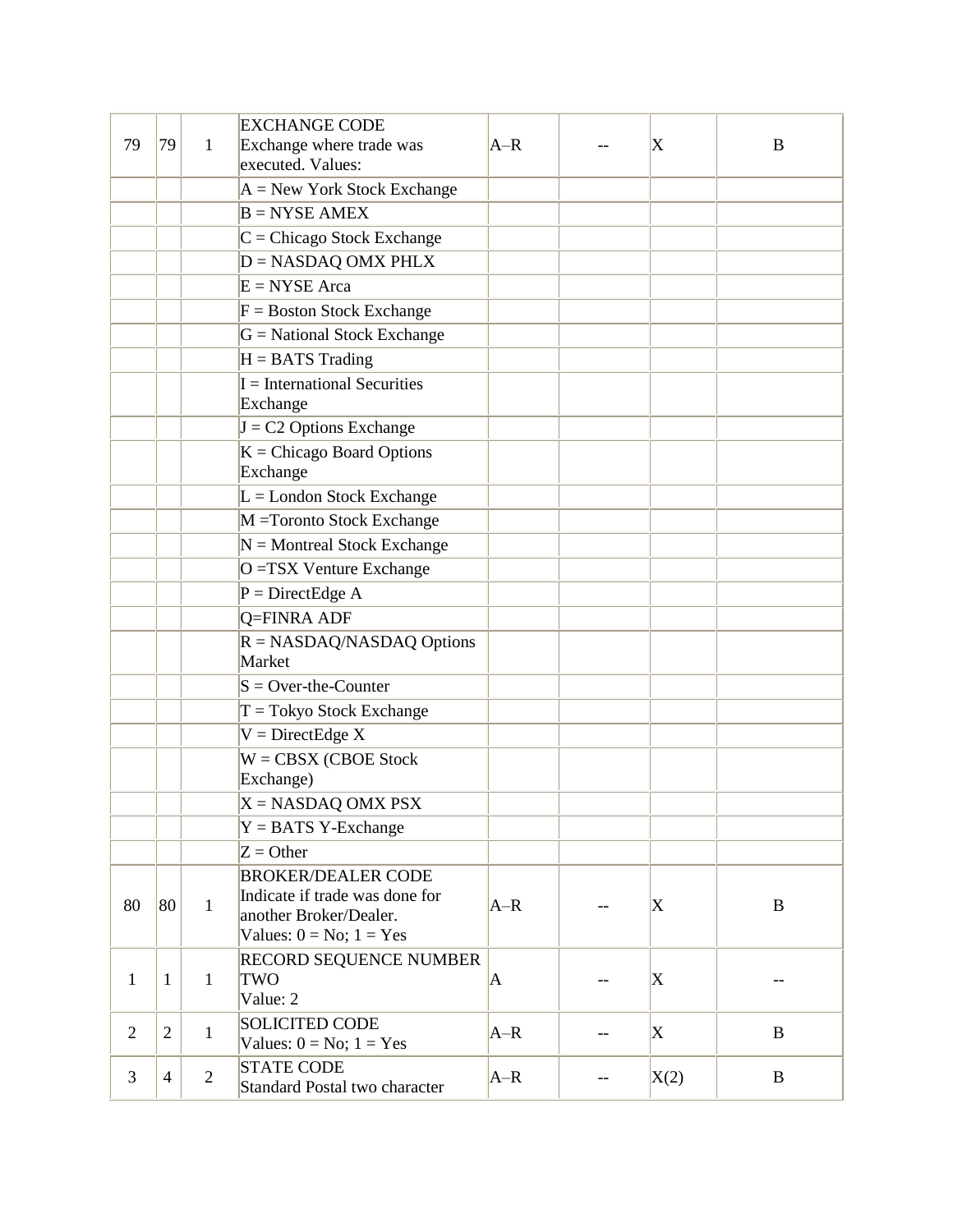|                |              |              | identification.                                                                                                                    |                |                          |                         |          |
|----------------|--------------|--------------|------------------------------------------------------------------------------------------------------------------------------------|----------------|--------------------------|-------------------------|----------|
| 5              | 14           | 10           | <b>ZIP CODE/COUNTRY CODE</b><br>Zip Code—five or nine character<br>$(zip$ plus four)<br>Country code—for future use.               | $A-R$          | LJ                       | X(10)                   | B        |
| 15             | 22           | 8            | <b>BRANCH OFFICE/REGISTERED</b><br>REPRESENTATIVE NUMBER<br>Each treated as a four-character<br>field.<br>Both are left justified. | $A-R$          | LJ                       | X(8)                    | B        |
| 23             | 28           | 6            | DATE ACCOUNT OPENED<br>Format is YYMMDD                                                                                            | $A-R$          |                          | X(6)                    | $\bf{B}$ |
| 29             | 48           | 20           | <b>SHORT NAME FIELD</b><br>Contains last name followed by<br>comma (or space) then as much of<br>first name as will fit.           | A              | LJ                       | X(20)                   | $\bf{B}$ |
| 49             | 78           | 30           | <b>EMPLOYER NAME</b>                                                                                                               | $\overline{A}$ | LJ                       | X(30)                   | $\bf{B}$ |
| 79             | 79           | $\mathbf{1}$ | <b>TIN 1 INDICATOR</b><br>Values: $1 = SS#$ ; $2 = TIN$                                                                            | $A-R$          | --                       | X                       | $\bf{B}$ |
| 80             | 80           | $\mathbf{1}$ | <b>TIN 2 INDICATOR</b><br>Values: $1 = SS#$ ; $2 = TIN$ —for<br>future use.                                                        | A              |                          | X                       | $\bf{B}$ |
| $\mathbf{1}$   | $\mathbf{1}$ | $\mathbf{1}$ | <b>RECORD SEQUENCE NUMBER</b><br><b>THREE</b><br>Value: 3                                                                          | A              |                          | X                       |          |
| $\overline{2}$ | 10           | 9            | <b>TIN ONE</b><br><b>Taxpayer Identification Number</b><br>Social Security or Tax ID Number.                                       | $A-R$          | LJ                       | X(9)                    | $\bf{B}$ |
| 11             | 19           | 9            | <b>TIN TWO</b><br>Taxpayer Identification Number #2 $\vert$ A<br>Reserved for future use.                                          |                | LJ                       | X(9)                    | $\bf{B}$ |
| 20             | 20           | $\mathbf{1}$ | <b>NUMBER OF N&amp;A LINES</b>                                                                                                     | $\mathbf A$    | $\overline{\phantom{m}}$ | $\overline{\mathrm{X}}$ | B        |
| 21             | 50           | 30           | NAME AND ADDRESS LINE<br><b>ONE</b>                                                                                                | $A-R$          | LJ                       | X(30)                   | B        |
| 51             | 80           | 30           | <b>NAME AND ADDRESS LINE</b><br>TWO                                                                                                | $A-R$          | LJ                       | X(30)                   | $\bf{B}$ |
| $\mathbf{1}$   | $\mathbf{1}$ | $\mathbf{1}$ | RECORD SEQUENCE NUMBER<br><b>FOUR</b>                                                                                              | $\overline{A}$ | --                       | X                       | $-\,-$   |
|                |              |              | Value: 4                                                                                                                           |                |                          |                         |          |
| $\overline{2}$ | 31           | 30           | NAME AND ADDRESS LINE<br><b>THREE</b>                                                                                              | $A-R$          | LJ                       | X(30)                   | $\bf{B}$ |
| 32             | 61           | 30           | NAME AND ADDRESS LINE<br><b>FOUR</b>                                                                                               | $A-R$          | LJ                       | X(30)                   | $\bf{B}$ |
| 62             | 62           | $\mathbf{1}$ | <b>TRANSACTION TYPE</b><br><b>IDENTIFIERS</b><br>See Attachment B for current                                                      | $A-R$          | $-$                      | X                       | $\bf{B}$ |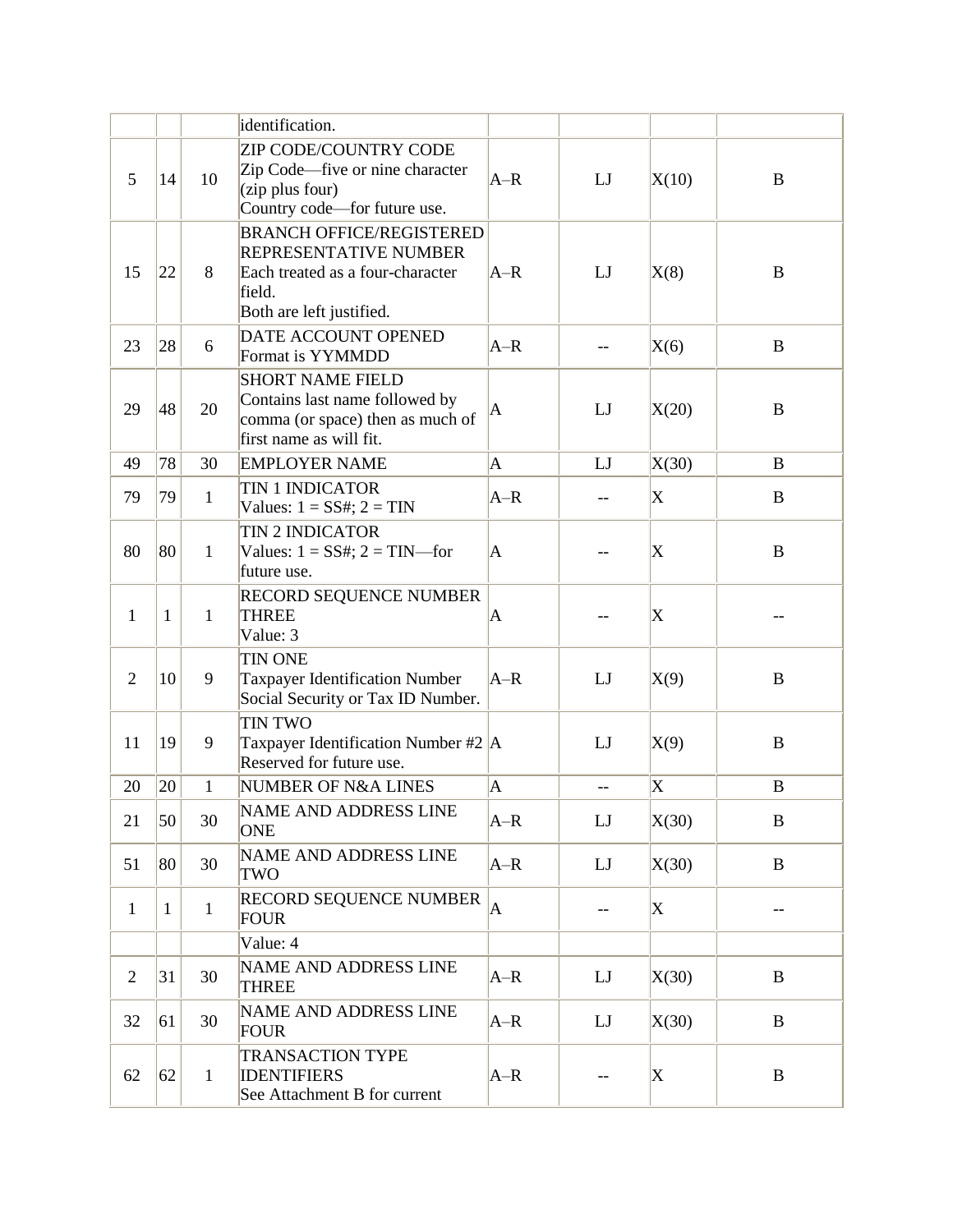|                |              |                | codes.                                                                                                                                        |                       |           |                         |              |
|----------------|--------------|----------------|-----------------------------------------------------------------------------------------------------------------------------------------------|-----------------------|-----------|-------------------------|--------------|
|                |              |                |                                                                                                                                               |                       |           |                         |              |
| 63             | 80           | 18             | <b>ACCOUNT NUMBER</b>                                                                                                                         | $A-R$                 | LJ        | X(18)                   | B            |
|                |              |                | Account number                                                                                                                                |                       |           |                         |              |
| $\mathbf{1}$   | $\mathbf{1}$ | $\mathbf{1}$   | <b>RECORD SEQUENCE NUMBER</b><br><b>FIVE</b><br>Value: 5                                                                                      | $\mathbf{A}$          |           | X(1)                    |              |
| $\overline{2}$ | 31           | 30             | <b>NAME AND ADDRESS LINE</b><br><b>FIVE</b>                                                                                                   | $A-R$                 | LJ        | X(30)                   | $\bf{B}$     |
| 32             | 61           | 30             | <b>NAME AND ADDRESS LINE</b><br><b>SIX</b>                                                                                                    | $A-R$                 | LJ        | X(30)                   | $\bf{B}$     |
| 62             | 65           | $\overline{4}$ | <b>PRIME BROKER</b><br>Clearing number of the account's<br>prime broker.                                                                      | $A-R$                 | LJ        | X(4)                    | $\, {\bf B}$ |
| 66             | 66           | $\mathbf{1}$   | <b>AVERAGE PRICE ACCOUNT</b><br>$1 =$ recipient of average price<br>transaction.<br>$2$ = average price account itself.                       | $N-R$                 |           | 9(1)                    | Z            |
| 67             | 71           | 5              | <b>DEPOSITORY INSTITUTION</b><br><b>IDENTIFIER</b><br>Identifying number assigned to the $ A-R $<br>account by the depository<br>institution. |                       | LJ        | X(5)                    | B            |
| 72             | 77           | 6              | <b>Order Execution Time</b><br>HHMMSS - Time format will be<br>in Eastern Time and 24 hour<br>format.                                         | $\overline{\text{N}}$ | LJ        |                         |              |
| 78             | 80           | 3              | <b>FILLER</b>                                                                                                                                 | $\mathbf A$           | $-$       | $\overline{\mathrm{X}}$ | B            |
| 1              | $\mathbf{1}$ | $\mathbf{1}$   | <b>RECORD SEQUENCE NUMBER</b><br><b>SIX</b><br>Value: 6                                                                                       | $\mathbf{A}$          |           |                         |              |
| $\overline{2}$ | 9            | 8              | <b>DERIVATIVE SYMBOL</b><br>The symbol assigned to the<br>derivative                                                                          | $\mathbf{A}$          | LJ        |                         | B            |
| 10             | 15           | 6              | <b>EXPIRATION DATE</b><br>The date the option expires. Format $ A $<br>is YYMMDD                                                              |                       |           |                         | $\, {\bf B}$ |
| 16             | 16           | $\mathbf{1}$   | <b>CALL/PUT INDICATOR</b><br>$C = Call, P = Put$                                                                                              | $\mathbf{A}$          |           |                         | $\, {\bf B}$ |
| 17             | 24           | 8              | <b>STRIKE DOLLAR</b><br>The dollar amount of the strike<br>price                                                                              | N                     | <b>RJ</b> |                         | Z            |
| 25             | 30           | 6              | <b>STRIKE DECIMAL</b><br>The decimal amount of the strike<br>price                                                                            | N                     | <b>RJ</b> |                         | Z            |
| 31             | 80           | 50             | <b>FILLER</b>                                                                                                                                 | $\mathbf{A}$          | LJ        | $-$                     | B            |
| $\mathbf{1}$   | $\mathbf{1}$ | $\mathbf{1}$   | RECORD SEQUENCE NUMBER A                                                                                                                      |                       | --        | --                      |              |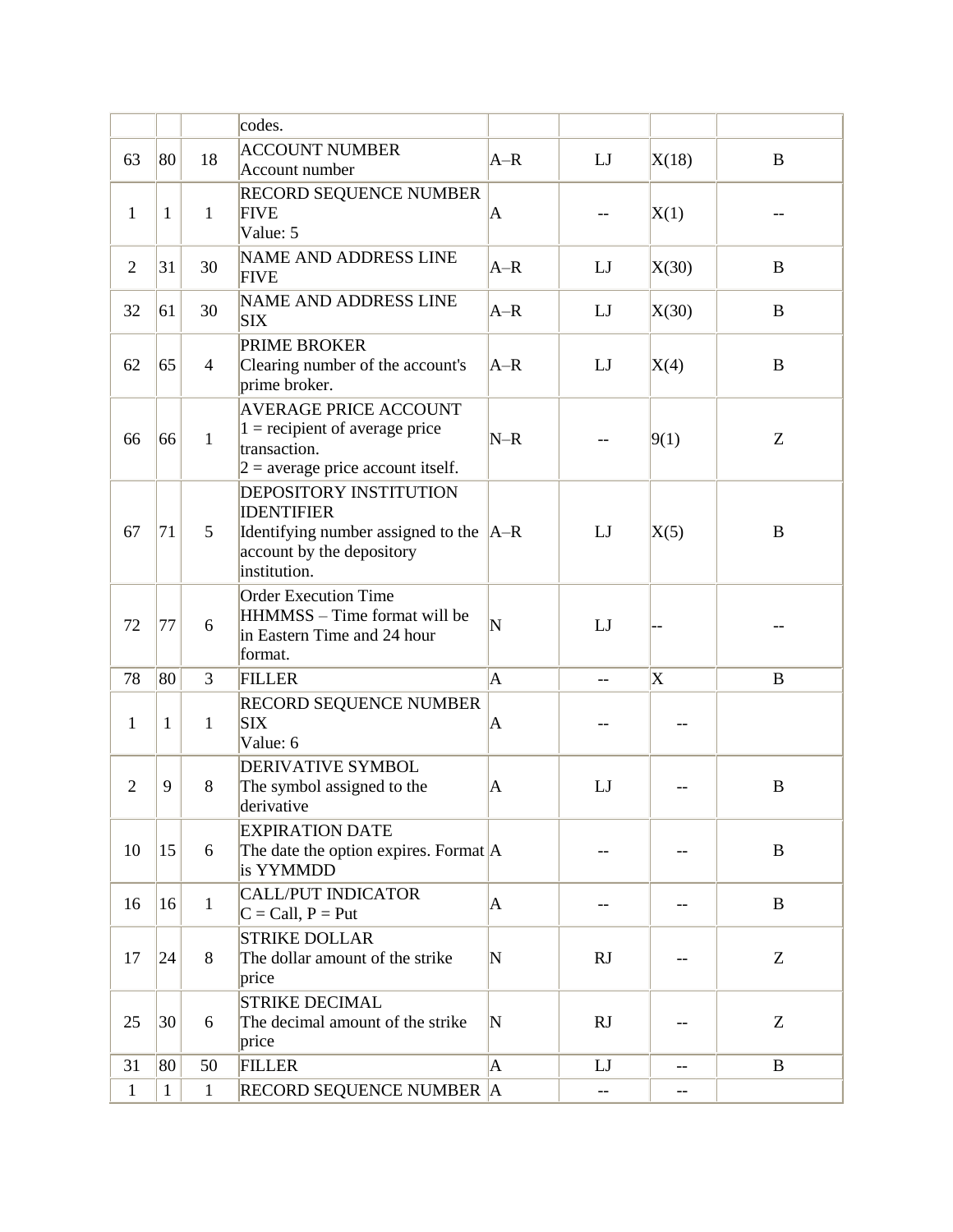|                |    |                | <b>SEVEN</b><br>Value: 7                                                                                                                                                                                                  |                                                         |                                                                                                           |                          |                  |
|----------------|----|----------------|---------------------------------------------------------------------------------------------------------------------------------------------------------------------------------------------------------------------------|---------------------------------------------------------|-----------------------------------------------------------------------------------------------------------|--------------------------|------------------|
| $\overline{2}$ | 14 | 13             | Large Trader Identification 1                                                                                                                                                                                             | $\mathbf A$                                             | <b>RJ</b>                                                                                                 | $\overline{\phantom{m}}$ | Z                |
| 15             | 27 | 13             | Large Trader Identification 2                                                                                                                                                                                             | A                                                       | <b>RJ</b>                                                                                                 |                          | Z                |
| 28             | 40 | 13             | Large Trader Identification 3                                                                                                                                                                                             | $\mathbf A$                                             | <b>RJ</b>                                                                                                 | $-$                      | Z                |
| 41             | 41 | $\mathbf{1}$   | Large Trader Identification<br>Qualifier                                                                                                                                                                                  | A                                                       | <b>RJ</b>                                                                                                 |                          | Z                |
| 42             | 45 | $\overline{4}$ | <b>Entering Firm MPID</b>                                                                                                                                                                                                 | A                                                       | LJ                                                                                                        |                          | $\bf{B}$         |
| 46             | 49 | $\overline{4}$ | <b>Employer SIC Code</b>                                                                                                                                                                                                  | N                                                       | LJ                                                                                                        | --                       | $\bf{B}$         |
| 50             | 57 | 8              | <b>Executing Firm CRD Number</b>                                                                                                                                                                                          | N                                                       | LJ                                                                                                        | $-$                      | B                |
| 58             | 80 | 23             | <b>FILLER</b>                                                                                                                                                                                                             | $\overline{\mathbf{A}}$                                 | LJ                                                                                                        | --                       | $\bf{B}$         |
| 1              | 1  | $\mathbf{1}$   | <b>TRAILER RECORD DATE</b><br>One record per submission. Must<br>be the last record on the file.<br>Value: High Values or "9"                                                                                             | A                                                       |                                                                                                           | X                        |                  |
| $\overline{2}$ | 17 | 16             | TOTAL TRANSACTIONS<br>The total number of transactions.<br>This total excludes Header and<br>Trailer Records.                                                                                                             | N                                                       | <b>RJ</b>                                                                                                 | 9(16)                    | $\boldsymbol{B}$ |
| 18             | 33 | 16             | TOTAL RECORDS ON FILE<br>The total number of 80 byte<br>records. This total includes Header<br>and Trailer Records, but not the<br>Datatrak Header Record (i.e., it<br>does not include the first record on<br>the file). | $\mathbf N$                                             | <b>RJ</b>                                                                                                 | 9(16)                    | Z                |
| 34             | 80 | 47             | <b>FILLER</b>                                                                                                                                                                                                             | $\overline{\mathbf{A}}$                                 | $\overline{a}$                                                                                            | X(47)                    | $\bf{B}$         |
|                |    |                | <b>Field Format</b><br>$A =$ Alphanumeric (all caps)<br>$N =$ Numeric<br>$P =$ Packed<br>$B = Binary$<br>$R =$ Validation Required                                                                                        | Default<br>Code<br>$B =$<br><b>Blanks</b><br>$Z = Zero$ | Justify<br>Values— $\ $ RJ = Right<br>Justification<br>of Data<br>$LJ = Left$<br>Justification<br>of Data |                          |                  |
|                |    |                |                                                                                                                                                                                                                           |                                                         |                                                                                                           |                          |                  |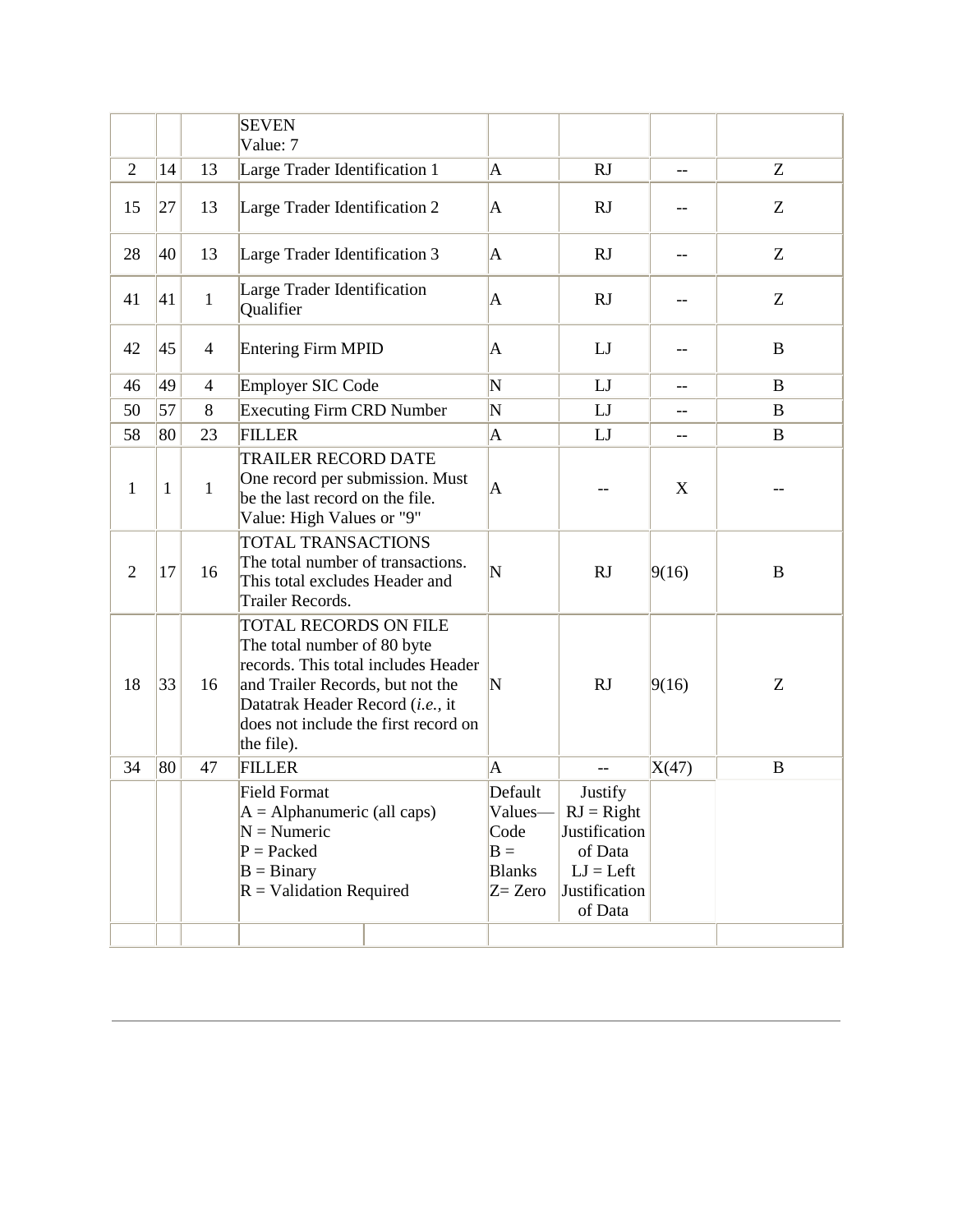# **Attachment B**

# **Record Layout for Submission of Trading Information**

| <b>Transaction Type</b>                                                                                                   |                | <b>Security Type</b> |
|---------------------------------------------------------------------------------------------------------------------------|----------------|----------------------|
|                                                                                                                           |                | Equity* Options      |
| Non-Program Trading, Agency                                                                                               | $\mathbf{A}$   | $\mathsf{C}$         |
| Non-Index Arbitrage, Program Trading, Proprietary                                                                         | $\mathsf{C}$   |                      |
| Index Arbitrage, Program Trading, Proprietary                                                                             | D              |                      |
| Index Arbitrage, Program Trading, Individual Investor                                                                     | J              |                      |
| Non-Index Arbitrage, Program Trading, Individual Investor                                                                 | $\bf K$        |                      |
| Non-Program Trading, Proprietary                                                                                          | $\mathbf{P}$   | $\mathbf{F}$         |
| Non-Program Trading, Individual Investor                                                                                  | I              |                      |
| Non-Index Arbitrage, Program Trading, Agency                                                                              | Y              |                      |
| Index Arbitrage, Program Trading, Agency                                                                                  | U              |                      |
| Index Arbitrage, Program Trading, as Agent for Other Member                                                               | M              |                      |
| Non-Index Arbitrage, Program Trading, as Agent for Other Member                                                           | N              |                      |
| Non-Program Trading, as Agent for Other Member                                                                            | W              |                      |
| Specialist                                                                                                                | S              | S                    |
| Market-Maker                                                                                                              |                | M                    |
| Non-Member Market-Maker/Specialist Account                                                                                |                | $\mathbf N$          |
| Stock Specialist — Assignment                                                                                             |                | Y                    |
| Short Exempt, Agency                                                                                                      | B              |                      |
| Customer Range Account of a Broker/Dealer                                                                                 |                | B                    |
| <b>Registered Trader</b>                                                                                                  | G              |                      |
| <b>Error Trade</b>                                                                                                        | Q              |                      |
| Competing Market Maker Proprietary Transaction: Affiliated w/ Clearing Member                                             | $\overline{O}$ |                      |
| Competing Market Maker: Unaffiliated Member's Competing Market Maker                                                      | T              |                      |
| Competing Market Maker: Non-Member                                                                                        | $\mathbf R$    |                      |
| Short Exempt Transaction: Proprietary Account of Clearing Member Organization or<br>Affiliated Member/Member Organization | E              |                      |
| Short Exempt Transaction: Proprietary Account of Unaffiliated Member/Member<br>Organization                               | $\mathbf{F}$   |                      |
| <b>Short Exempt Transaction: Individual Customer Account</b>                                                              | H              |                      |
| Short Exempt Transaction: Competing Market Maker this is a Member/Member<br>Organization Trading for own account          | L              |                      |
| Short Exempt Transaction: One Member Acting as Agent for Another Member's<br><b>Competing Market Maker Account</b>        | X              |                      |
| Short Exempt Transaction: Account of Non Member Competing Market Maker                                                    | Z              |                      |
| Amex Option Specialist/Market Maker Trading Paired Security                                                               | $\mathbf V$    |                      |